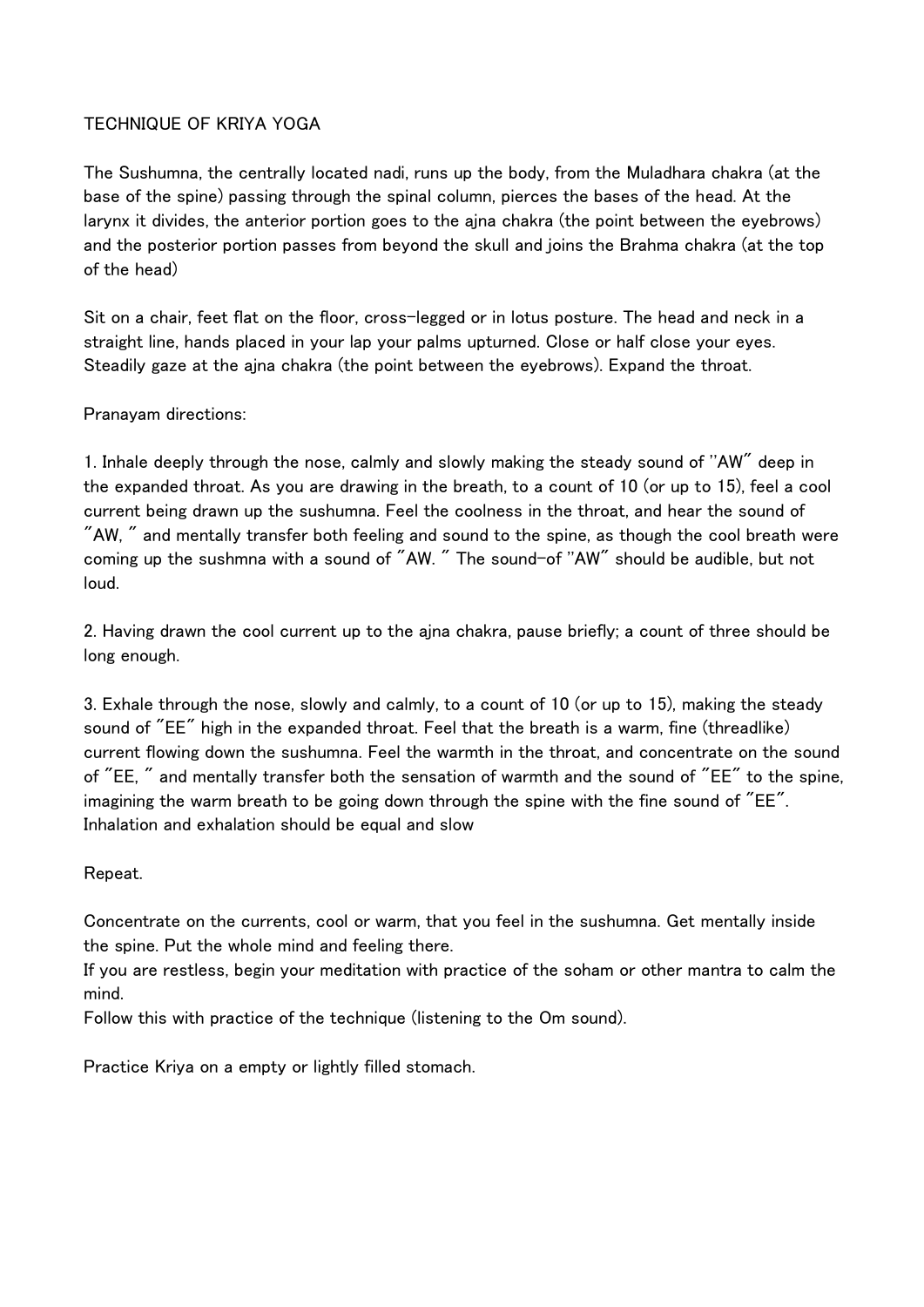## MAHA MUDRA

1. Sit erect on the floor.

2. Bend left leg back under body, so that the sole of left foot supports left hip.

3. Draw right leg up against body, so that the upper part of leg is as close to torso as possible and the sole of the foot is flat on the floor.

4. Place hands, with fingers interlocked, around the right knee.

5. Inhale making the sound of "AW" deep in the expanded throat and bringing the cool current up the sushumna.

6. Holding the breath, bend the head forward and downward until the chin touches the chest, at the same time releasing the hand-hold on the right knee and stretching right leg forward until it lies straight on the floor.

7. Continuing to hold the breath, grasp with the interlocked fingers of both hands the big toe of the right foot and pull it gently toward you, mentally counting from one to six in this bent posture.

8. Sit up, straightening the spine and lifting the right knee upward until the leg is again in the first position (see items 3 and 4 above).

9. Exhale with the sound of "EE" " made high in the expanded throat, sending the warm current down the sushumna.

10. Repeat the foregoing with leg positions reversed, so that the right foot is tucked under the right hip and the left leg is drawn up against the body.

li. Sit with both left and right legs drawn against body; clasp hands around knees.

12. Inhale making the sound of "AW" deep in the throat and bring the cool current up the sushumna

13. Holding breath, bend head forward and downward until chin touches chest, at the same time releasing the hold of the clasped hands and stretching both legs forward until they are straight out in front of you.

14. Still holding breath, grasp the great toe of left foot and the great toe of the right foot with clasped hands and pull the toes toward you, counting one to six.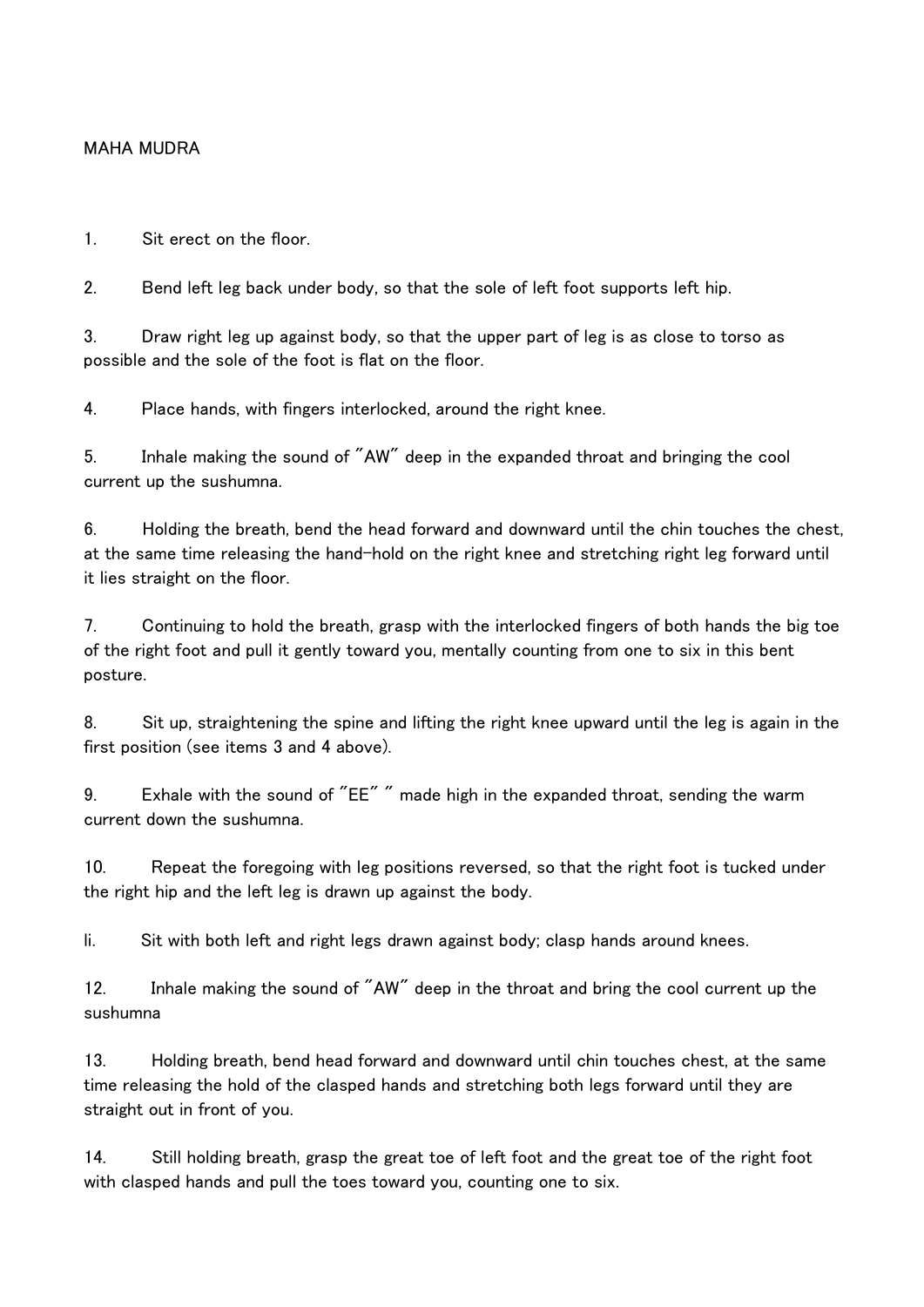15. Resume upright position with spine straight, both legs drawn up close to the body, and the hands clasped around the knees.

16. Exhale, making the sound of "EE" and sending the warm current down the sushumna.

17. Do the above three times.

Keep the muscles along the spine relaxed. Do not bend the knee of the outstretched leg.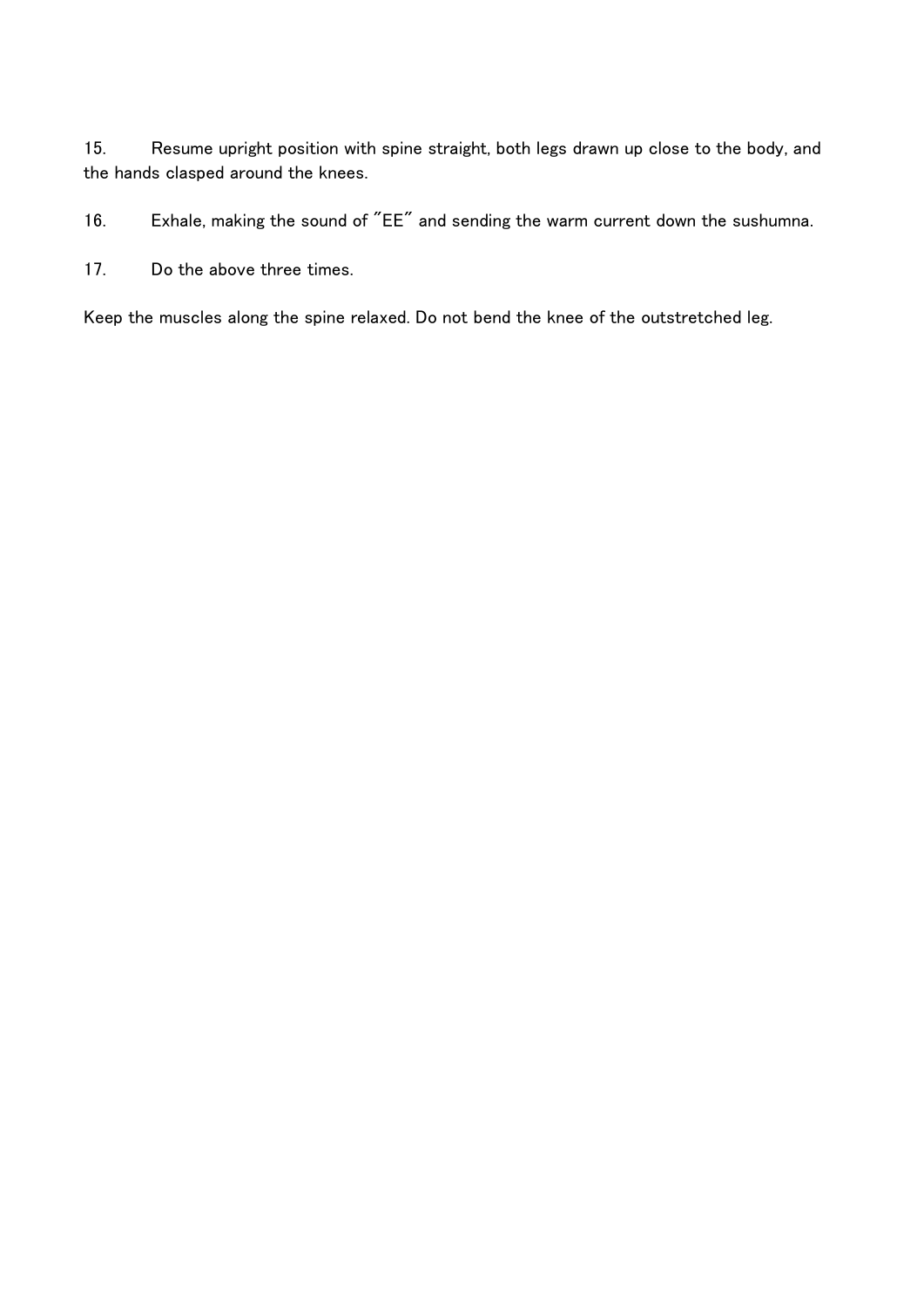# OUTLINE OF JYOTI MUDRA

1. Sit erect on a straight chair with feet flat on the floor, or cross legged or in lotus posture.

Z. Put the thumb of the left hand lightly over the tragus of the left ear, and the thumb of the right hand over the tragus of the right ear. (The tragus is the cartilaginous prominence in front of the opening or hole in the ear..)

3. Place the index finger of each hand lightly, but with a gentle pressure, over the outer corners of the closed eyelids.

4. Place the middle fingers on the sides of the nose, near the nostrils.

5. Place fourth fingers above and the little fingers below the corners of the .

6. With fingers held lightly in these positions, inhale with the sound of "AW", drawing the cool current upward through the sushumna while gazing at the ajna chakra.

7. Holding the breath, knit eyebrows tightly and quickly, and simultaneously exert a firm but gentle pressure with all the fingers, thus completely closing the ear, nose, and openings and holding the eyeballs fixed in the upward-gazing position.

8. While continuing to hold the breath for a mental count of 1 to 12 (or as long as you can hold the breath without discomfort), watch the revolving light of the spiritual eye--the spiritual aurora borealis.

9. Release the pressure of the fingers (without removing them from their positions) and exhale, sending the warm current downward through the spinal tube with the sound of "EE" 11

Repeat three times.

When you see the spiritual eye perfectly, you will see at the center a fivepointed star, surrounded by a blue light, which in turn is encircled by a halo of golden light.

3. In holding the breath during Jyoti Mudra (see point 8 in outline), one involuntarily tenses the rib-cage in order to maintain the resulting expansion of the chest. The Kriya yogi can gain better results by voluntarily relaxing the chest during this part of Jyoti Mudra. In so doing he may find, if his concentration is deep and calm, that the epiglottis also relaxes (i. e. , opens), allowing air into the . However, as the fingers hold the and nose openings tightly closed, the escape of air (and subsequent deflation of the chest) is prevented.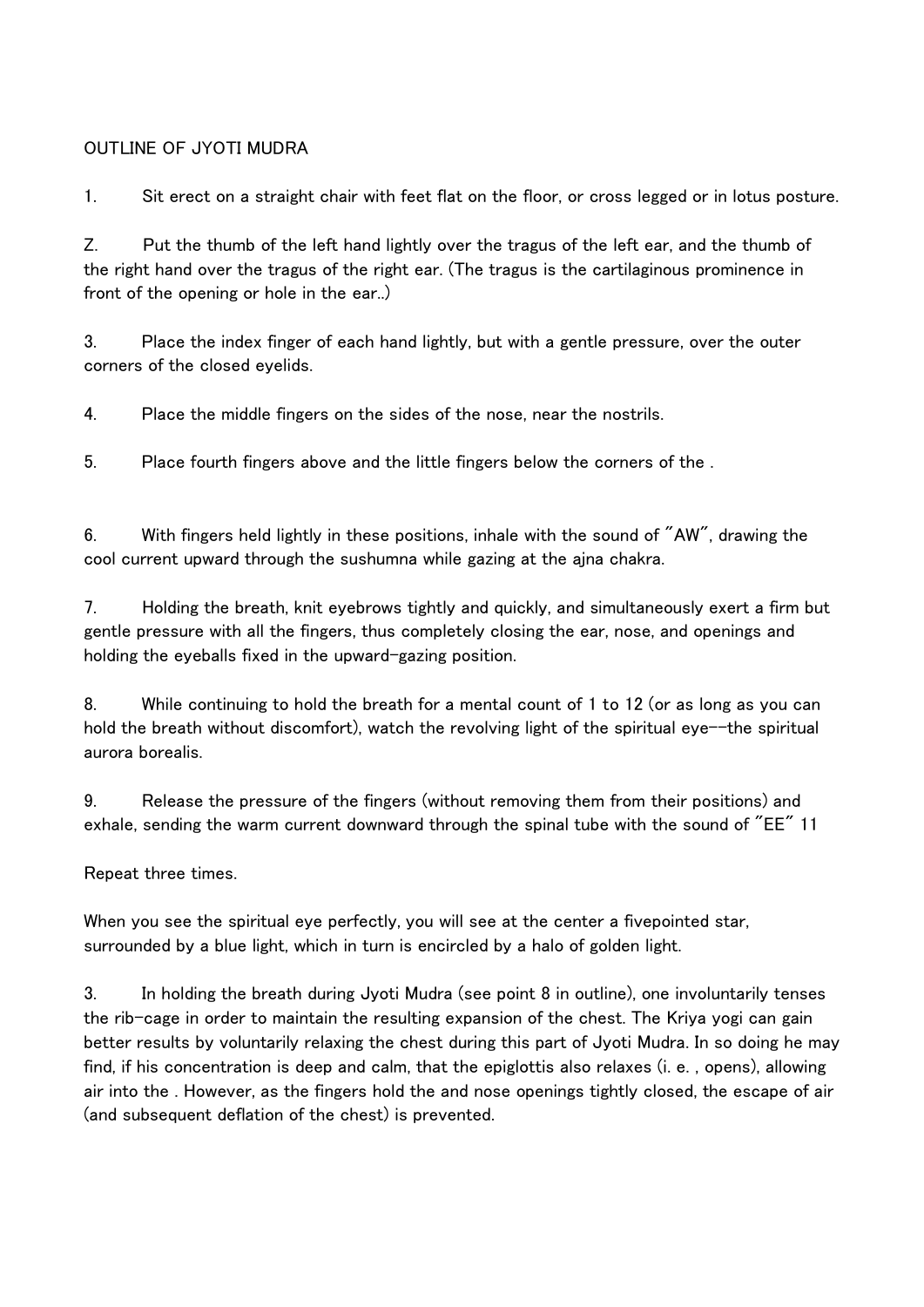## TECHNIQUE OF THE SECOND INITIATION

After practicing Kriya Yoga, the First Initiation, place your chair before a table that is high enough that when you sit with a straight spine you can rest your elbows on it comfortably and close your ears by pressing the tragus of the opening of both ears with your thumbs. Then place the tips of your forefingers on the outer corners of your closed eyes. Gently, with slight pressure, rotate the fingertips on the corners of the eyes; and simultaneously contract the muscles below the muladhara chakra, and place your attention on the contracted muladhara chakra while listening for the sound of the bumble bee. The positive concentration upon the negative muladhara chakra will eventually produce sound and light. The sound is easier to produce. It takes very high development to see the ray-petaled lotus-stars or chakras. However, the spiritual eye will assume a dark reddish color, or orange or blue, according to the different vibrations of the five centers below, reflecting in the sixth spiritual center or taluka chakra.

Keep the muladhara chakra muscles contracted and your attention placed upon them until you hear the sound of the bumble bee, then relax your eyes and the muladhara chakra muscles. Then let your attention go up the spine an inch or two, contract the swadhisthana chakra muscles, and very gently but with a slight pressure, rotate the fingertips on the corners of the closed eyes and listen for the sound of a flute. Then notice the change of color in the spiritual eye.

Then relax the swadhisthana muscles and your eyeballs and mentally go up the spine to the manipura chakra opposite the navel. This center can be exactly located by contracting the navel with a jerk. Hold the tension at the manipura chakra while gently, and with a slight pressure, rotating the fingertips on the corners of the closed eyes; then listen for the harp sound.

Relax the manipura muscles and your eyes. Mentally go up the spine to the anahata chakra which may be located by bringing the shoulder blades together and concentrating on the spine opposite the heart. Gently, and with a slight pressure, rotate the fingertips on the corners of the closed eyes, noting the change of color and listening for a deep bell sound.

Relax the shoulder blades, and pressure on the eyeballs. Mentally go up to the Vishuddhi chakra. You can feel it by moving your head quickly from side to side, producing a cracking or grinding sound in the Vishuddhi chakra vertebrae. Exactly at that spot listen for the sea roar. Rotate fingertips gently over the corners of the closed eyes, noting the change of color in the spiritual eye. Keep concentrating until you hear the sea roar coming exactly from the Vishuddhi chakra then relax.

Next, tense the rnuscles at the back of the skull opposite the taluka chakra. Gently rotate the fingertips on the corners of the closed eyes, and concentrate on the symphony of the bumblebee, flute, harp, bell, and sea roar. Try also to see the spiritual eye. Relax the muscles and eyes.

Finally, with your closed eyes concentrated at the point between the eyebrows, knit your eyebrows, and gently, with slight pressure, rotate your fingertips on the corners of the closed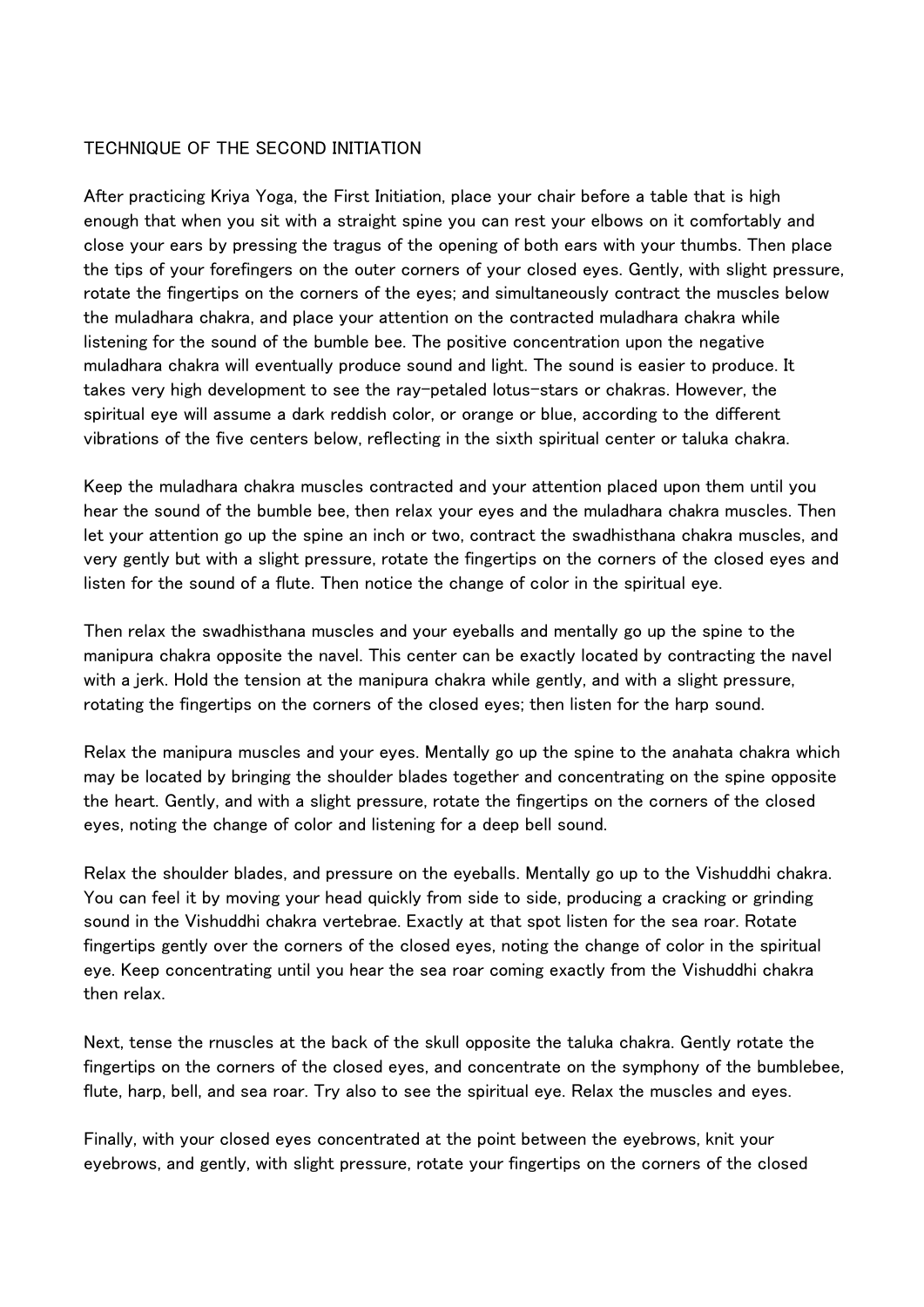eyes. While doing this, see the light of the golden ring around the blue center with the diamond star and concentrate on the symphony of the sounds of the five centers below the taluka chakra. Then relax eyebrows and eyes.

Practice the foregoing technique 6-12 times, moving. mentally downward and then upward along the spine, centering the attention on the different sounds coming out of the various centers until the locations of all the centers are thoroughly established in your mind. End your practice with an additional upward progression to the ajna chakra.

If you do not immediately hear the sound or-see the light from each center as you concentrate upon it, strive to deepen your concentration there for several seconds longer. If still you perceive no light or sound, then proceed to the next center.

# HOW TO LOCATE THE CHAKRAS OR PLEXUSES

1. Spiritual Eye or ajna chakra. located by contracting the muscles at the point between the eyebrows

2. Taluka chakra with two petals or blue and gold rays--the "two edged sword. " Locate by tensing muscles at the base of the skull.

3. Vishuddhi chakra lotus-star of sixteen rays. Locate by moving head and hearing "cracking" of vertebrae.

4. anahata chakra lotus-star of twelve rays .Locate by contracting muscles in the spine opposite heart and bringing shoulder blades together.

5 manipuralotus-star of ten rays. Locate by contracting muscles in the spine opposite the navel 6. swadhisthana lotus-star of six rays. Locate by contracting muscles in the spine an inch or so above muladhara chakra

7 muladhara chakra lotus-star of four rays. Locate by contracting muscles in the spine at the muladhara chakra or base of the spine.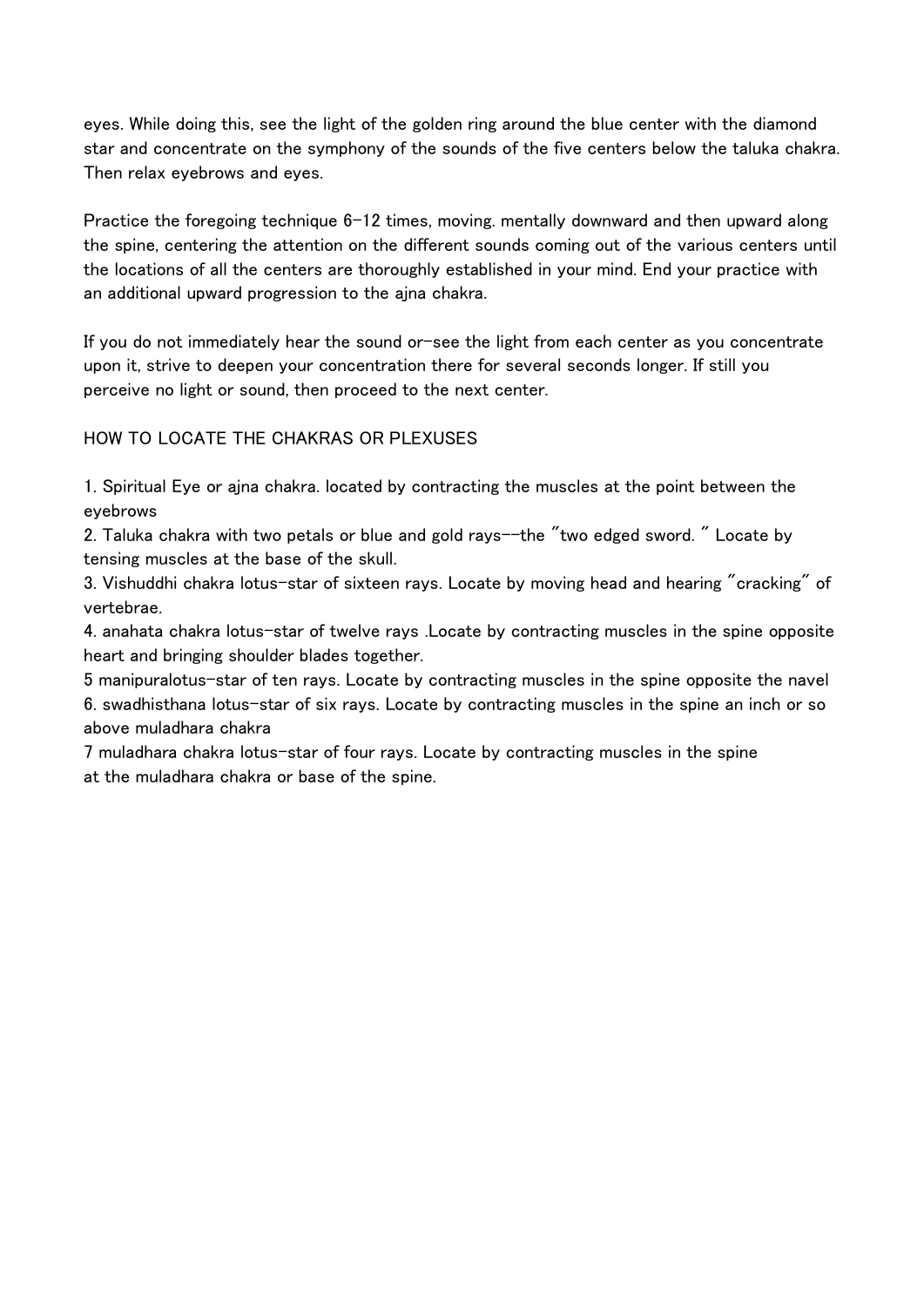# THIRD KRIYA

Om namo bhagavata vasu devaya the famous krisha mantra is used in Third and Fourth Kriya.

Sit upright on a straight chair. Keep the spine erect; shoulders back; chin parallel to the floor; chest out; abdomen in; hands interlocked and placed over the navel; eyes closed or half open, with eyeballs turned upward and the gaze fixed between the eyebrows without strain.

Practice Kriya twenty times and then practice the third initiation six times. Follow this schedule for the first three months, and from then on do the third initiation twelve times.

METHOD First, slowly draw a full, cool Kriya breath, bringing the current up the sushumna with the sound of AW. As the current ascends from center to center in the spine, mentally chant at each one the following:

- 1. Om, at the muladhara chakra center
- 2. Na, at the swadhisthana chakra
- 3. Mo, at the manipura chakra
- 4. Bha, at the anahata chakra
- 5. Ga, at the vishuddha chakra
- 6. Va, at the ajna chakra

While you are chanting mentally and drawing the cool breath and current up the sushumna, continuously exert mental pressure to drive the breath from the lower part of the abdomen, gradually pushing it up to the breast bone and into the chest. Hold the breath and current at the ajna chakra. Think that all bodily energy and breath are entering the point between the eyebrows.

Then, with the breath held, gently jerk the head as far as you can toward the left shoulder, and mentally chant Ta, concentrating on the taluka chakra and feeling the current reaching there.

With the breath still held, gently jerk your head toward the right imagining that the current is simultaneously moving downward to the Vishuddhi chakra. Mentally chant Va while the attention and subtle current stay concentrated in the vishuddhi chakra.

Still holding the breath, quickly drop the head forward so that the chin strikes the chest Feel the subtle current, like a thread of warmth, reaching the anahata chakra. Mentally chant  $Su-$  as it does so. Feel that the breath and current are resting at the anahata chakra.

Lift the chin up so that it is parallel to the floor and continue to send the warm thread of breath and current downward with the sound of EE (as in Kriya during exhalation), mentally chanting Da at the manipura chakra; Va at the swadhisthana chakra; and Ya at the muladhara chakra.